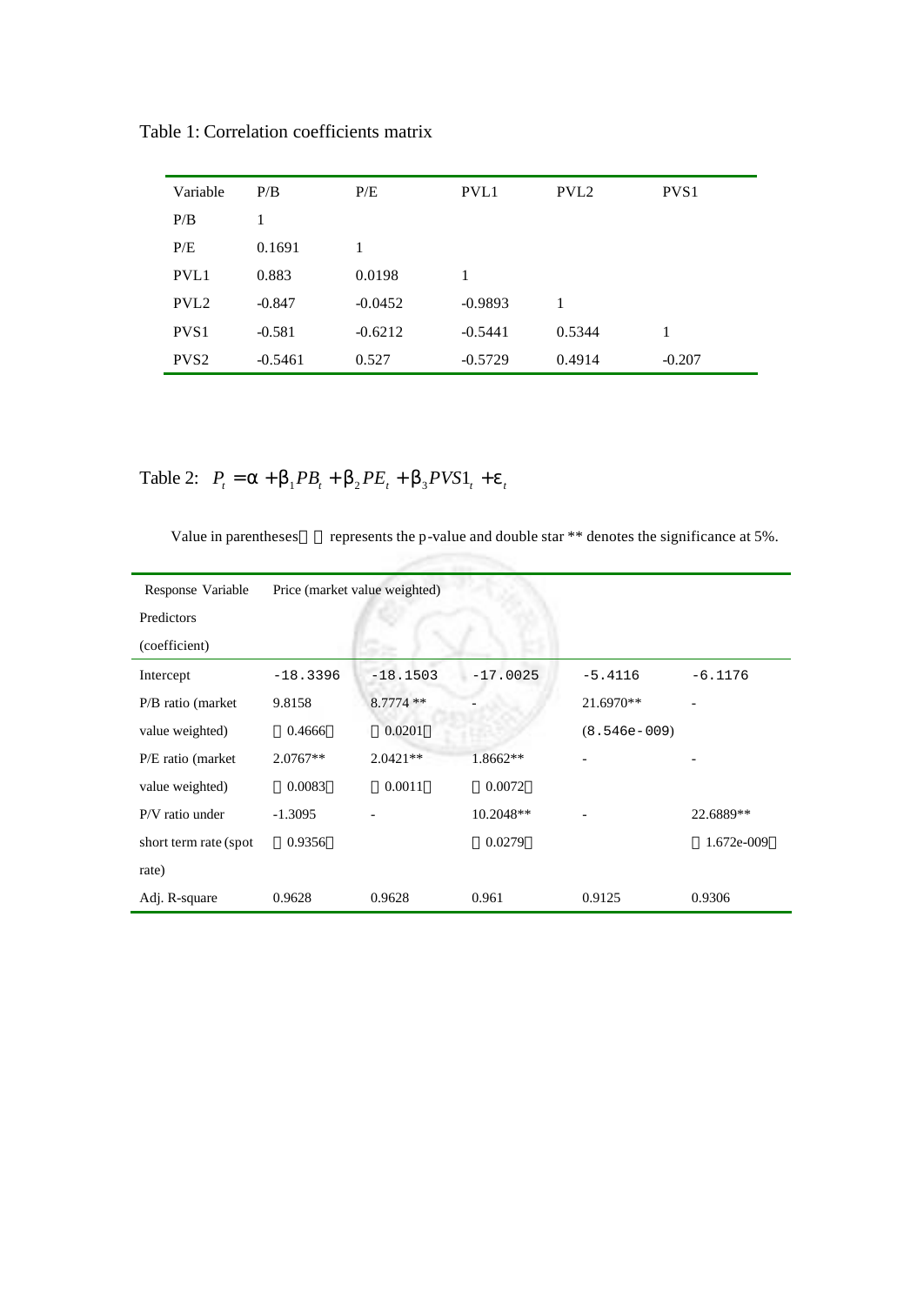## Table 3:  $P_t = a + b_1 P B_t + b_2 P E_t + b_3 P V S 2_t + e_t$

| Response            | Price (market value weighted) |             |            |                |            |  |  |
|---------------------|-------------------------------|-------------|------------|----------------|------------|--|--|
| Variable            |                               |             |            |                |            |  |  |
| Predictors          |                               |             |            |                |            |  |  |
| (coefficient)       |                               |             |            |                |            |  |  |
| Intercept           | $-18.3396$                    | $-18.1503$  | $-17.1973$ | $-5.4116$      | $-5.9888$  |  |  |
| P/B ratio (market   | 10.4178                       | $8.7774$ ** |            | 21.6970**      |            |  |  |
| value weighted)     | 0.4327                        | 0.0201      |            | $(8.546e-009)$ |            |  |  |
| P/E ratio (market)  | $2.0911**$                    | $2.0421**$  | $1.9054**$ |                |            |  |  |
| value weighted)     | 0.0059                        | 0.0011      | 0.0057     |                |            |  |  |
| P/V ratio under     | $-2.0314$                     |             | 9.9384**   |                | 22.6606**  |  |  |
| short term rate (3) | 0.8966                        |             | 0.0293     |                | 2.213e-009 |  |  |
| months)             |                               |             |            |                |            |  |  |
| Adj. R-square       | 0.9628                        | 0.9628      | 0.9608     | 0.9125         | 0.9278     |  |  |

Value in parentheses represents the p-value and double star \*\* denotes the significance at 5%.

Table 4:  $P_t = a + b_1 P B_t + b_2 P E_t + b_3 P V L 1_t + e_t$ 

Value in parentheses represents the p-value and double star \*\* denotes the significance at 5%.

| Response Variable   | Price (market value weighted) |            |             |                |            |  |  |  |
|---------------------|-------------------------------|------------|-------------|----------------|------------|--|--|--|
| Predictors          |                               |            |             |                |            |  |  |  |
| (coefficient)       |                               |            |             |                |            |  |  |  |
| Intercept           | $-18.3396$                    | $-18.1503$ | $-16.9948$  | $-5.4116$      | $-5.9224$  |  |  |  |
| P/B ratio (market)  | 9.2282                        | $8.7774**$ |             | 21.6970**      |            |  |  |  |
| value weighted)     | 0.4644                        | 0.0201     |             | $(8.546e-009)$ |            |  |  |  |
| P/E ratio (market)  | $2.0570**$                    | $2.0421**$ | 1.8781**    |                |            |  |  |  |
| value weighted)     | 0.0073                        | 0.0011     | 0.0066      |                |            |  |  |  |
| P/V ratio under     | $-0.5674$                     |            | $10.1212**$ |                | 22.6716**  |  |  |  |
| short term rate (3) | 0.9699                        |            | 0.0281      |                | 1.823e-009 |  |  |  |
| months)             |                               |            |             |                |            |  |  |  |
| Adj. R-square       | 0.9628                        | 0.9628     | 0.961       | 0.9125         | 0.9298     |  |  |  |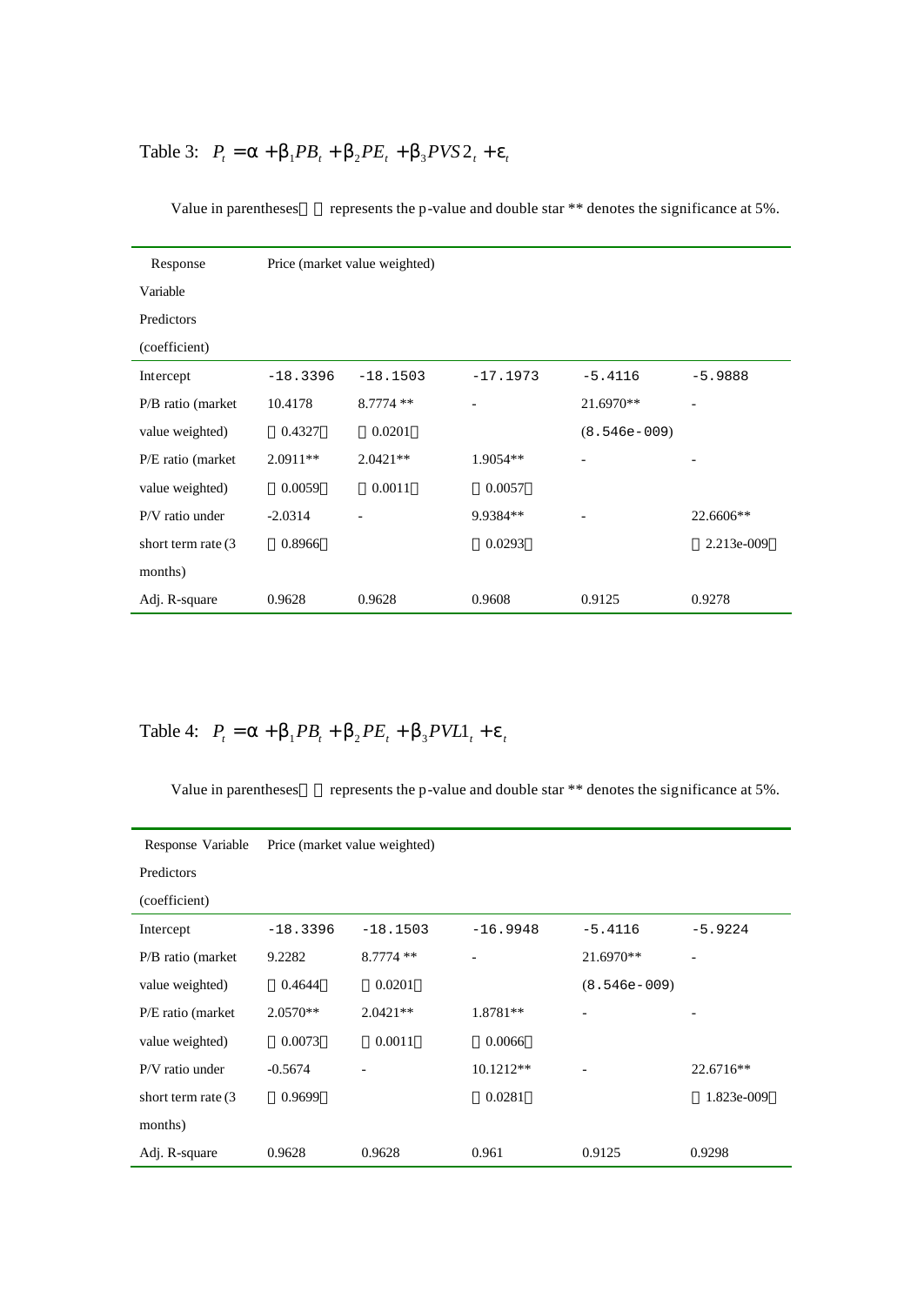## Table 5:  $P_t = a + b_1 P B_t + b_2 P E_t + b_3 P V L 2_t + e_t$

| Response Variable     | Price (market value weighted) |            |             |                |             |  |  |
|-----------------------|-------------------------------|------------|-------------|----------------|-------------|--|--|
| Predictors            |                               |            |             |                |             |  |  |
| (coefficient)         |                               |            |             |                |             |  |  |
| Intercept             | $-18.3396$                    | $-18.1503$ | $-16.9718$  | $-5.4116$      | $-5.9070$   |  |  |
| P/B ratio (market)    | 8.7782                        | $8.7774**$ |             | 21.6970**      |             |  |  |
| value weighted)       | 0.4905                        | 0.0201     |             | $(8.546e-009)$ |             |  |  |
| P/E ratio (market)    | $2.0421**$                    | $2.0421**$ | $1.8735**$  |                |             |  |  |
| value weighted)       | 0.0075                        | 0.0011     | 0.0065      |                |             |  |  |
| P/V ratio under       | $-0.001$                      |            | $10.1487**$ |                | $22.6553**$ |  |  |
| short term rate $(3)$ | 0.99999                       |            | 0.0271      |                | 1.78e-009   |  |  |
| months)               |                               |            |             |                |             |  |  |
| Adj. R-square         | 0.9628                        | 0.9628     | 0.9612      | 0.9125         | 0.93        |  |  |

Value in parentheses represents the p-value and double star \*\* denotes the significance at 5%.

## Table 6: Summary of estimators

Minimum, first quarter, median, mean, third quarter, maximum, and stand error are displayed in columns 2 to 8 respectively.

| Characteristic    | Min.  | 1st Q. | Median | Mean  | 3rd Q. | Max.  | Std.    |
|-------------------|-------|--------|--------|-------|--------|-------|---------|
| Variable          |       |        |        |       |        |       | Error   |
| Price             | 17.96 | 29.42  | 54.15  | 52.95 | 73.92  | 92.96 | 24.7967 |
| <b>Book Value</b> | 13.26 | 17.56  | 18.7   | 19.01 | 19.97  | 24.34 | 3.119   |
| VS <sub>1</sub>   | 13.52 | 18.19  | 19.66  | 19.6  | 20.87  | 24.65 | 3.0382  |
| VS <sub>2</sub>   | 13.52 | 18.19  | 19.64  | 19.62 | 20.85  | 24.85 | 3.0828  |
| VL1               | 13.52 | 18.19  | 19.76  | 19.65 | 20.9   | 24.76 | 3.0542  |
| VL2               | 13.52 | 18.19  | 19.76  | 19.64 | 20.87  | 24.76 | 3.0485  |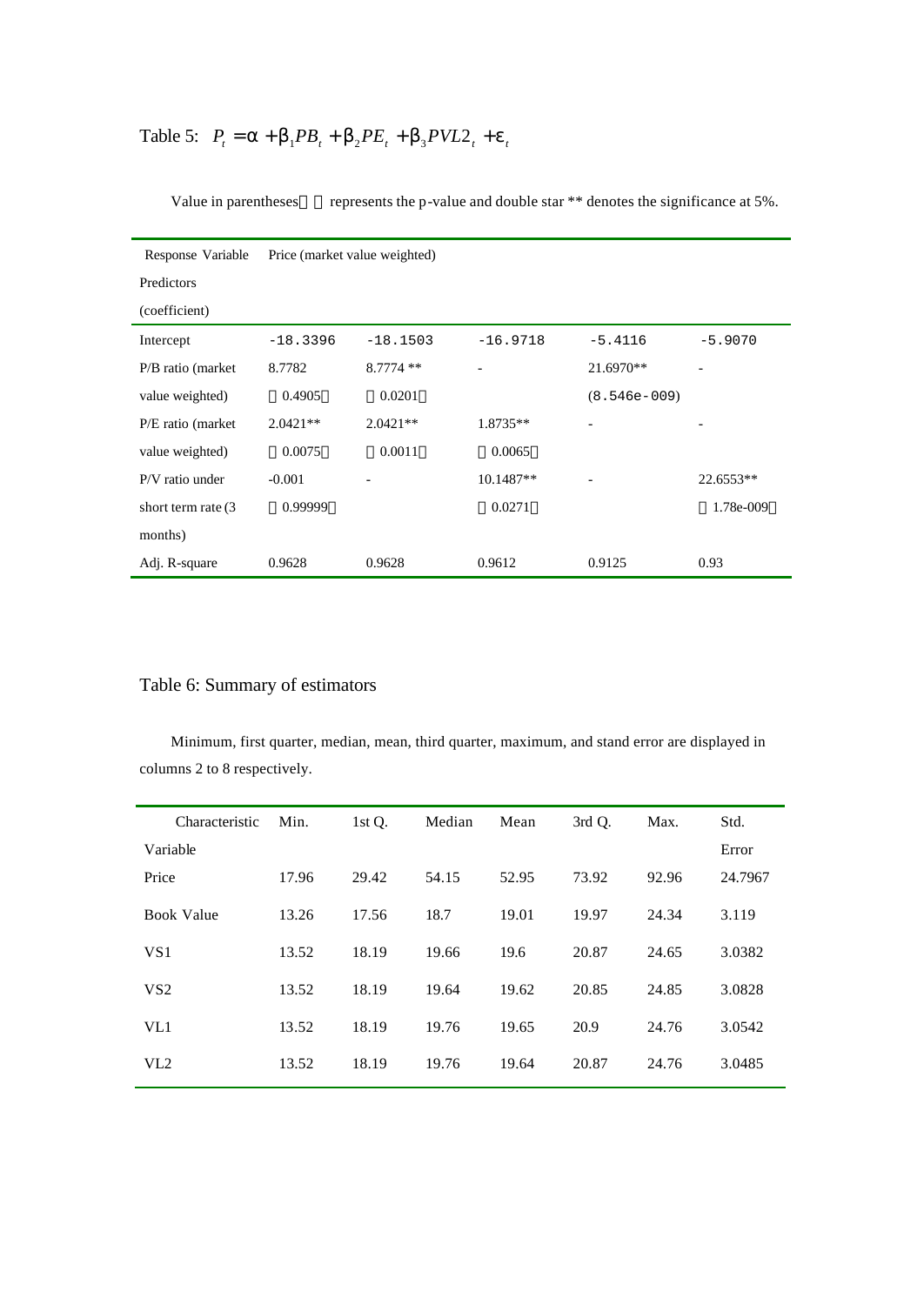Figure 1: Price of insurance industry portfolio and S&P 500 index



Price and S&P 500 Index

Figure 2: Book value and intrinsic value estimations using different discount rates